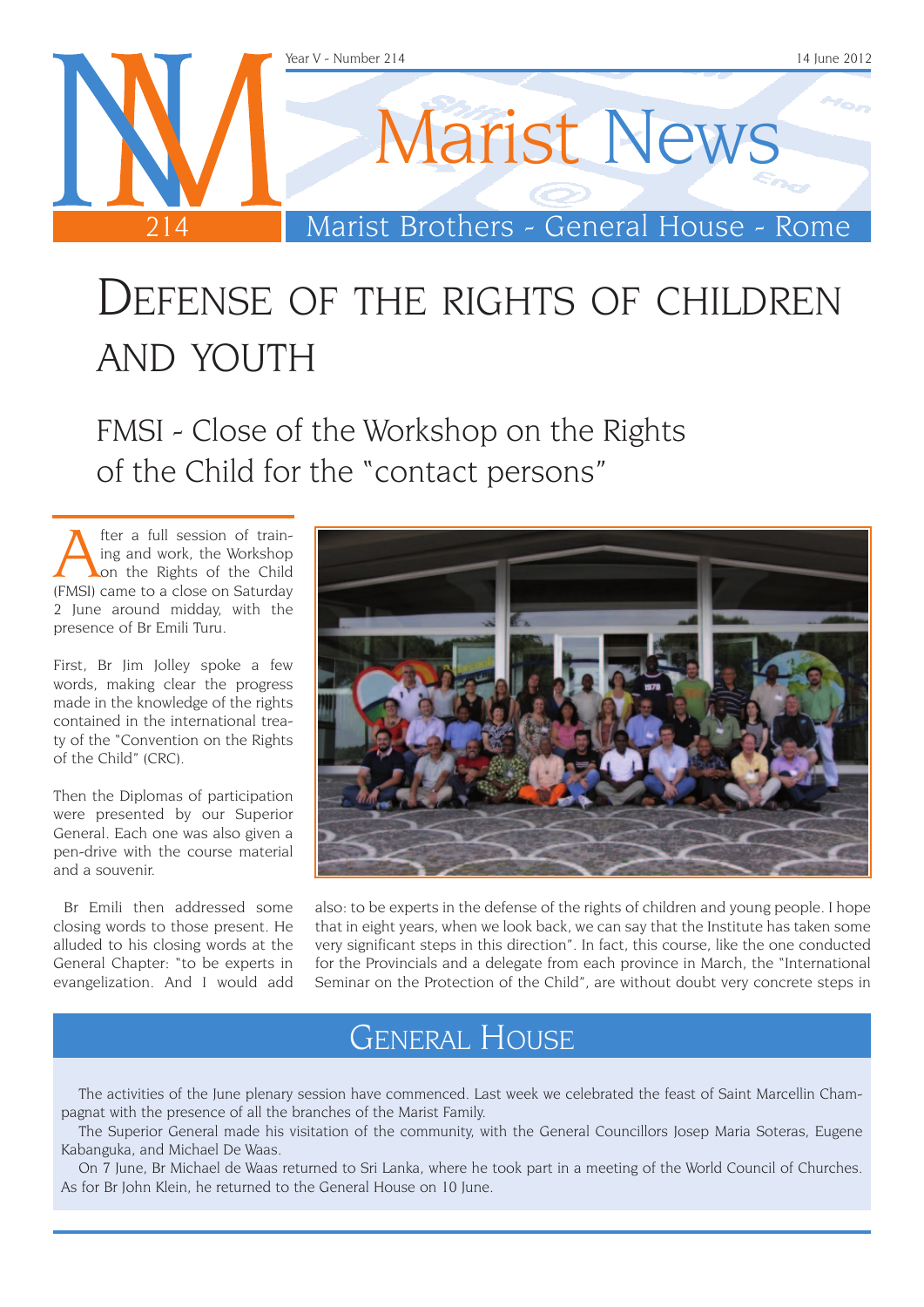#### this direction.

He went on to refer to his circular, to the icons used: the Visitation, icon of service, Pentecost, icon of communion, the Annunciation, icon of interiority. He invited them to be the Marian face in the Church. May the Church through its attitude of service to the little ones reflect the face of Mary.

He encouraged them to live their profession of "educator" or of "social service" as a vocation, to put into practice what the word profession means.

Finally, Br Emili, as a symbol of gratitude for all the work achieved and the meaning the Geneva community has for the Institute, in working for the Rights of Children at the international level, presented a ceramic representing the Pentecost icon used in the circular "He gave us the name of Mary". All present are like this circle presided over by Mary, forming communion, and receiving the Holy Spirit. Then the three brothers, Jim Jolley,

Manel Mendoza and Vicente Spssao Falqueto came forward to receive the gift.

In this way, simple but full of meaning and depth, the course came to an end. Thus was accomplished one of the objectives of the "Fundazione Marista per la Solidarietà Internazionale" (FMSI), to offer awareness programs and training courses. To know the Convention of the Rights of the Child better and put it into practice.

NИ

## European Vocations Team

#### The great satisfaction of living as Marists of Champagnat

The European Vocations Team<br>(EVE) held its evaluation meet-<br>ing on 9 and 10 May in Rome.<br>Representatives of the vocations anihe European Vocations Team (EVE) held its evaluation meeting on 9 and 10 May in Rome. mation teams of each administrative

unit of our Region of Europe took part.

There were two main objectives for the meeting: on the one hand, to evaluate all the initiatives planned for this course and hence to begin to get a glimpse of the way to continue in September 2012; on the other, to facilitate a time for living together to celebrate Life in the Mission that unites us in this service.

We highlight the content of the meetings: evaluation of the Youth Easter in Roxos; a shar-

ing on Chapter 2 of the document "Evangelizers in the midst of youth" (an interesting reflection to do from the perspective of vocations animation); management with respect to the comic of Goyo on the life of the Founder. Very important, also, was the sharing on formation in accompaniment and discernment, which was emphasized by the realization already of Level 1 of



the three levels of the EVE programme; the posting on the part of practically all on the web [www.buscoalgomas.](http://www.buscoalgomas.com) [com](http://www.buscoalgomas.com); the evaluation and analysis of the vocations web and its enrichment

as an instrument for the animation of vocations.

The meeting also surfaced some very interesting proposals of pastoral activi-

> ties in line with vocations animation for the coming course.

> Two final details. Br Emili Turú, Superior General, shared a short time with the group and encouraged us to live our service full of hope, so as to have the feeling of working to relate to others the great satisfaction we have in living as Marists of Champagnat.

> From our Marist province of Mediterranea, D. José Antonio Rosa, member of the Provincial Vocations Animation Team, took the place of Br

Juan Carlos, provincial co-ordinator of vocations animation, who is at present following a formation course at El Escorial.

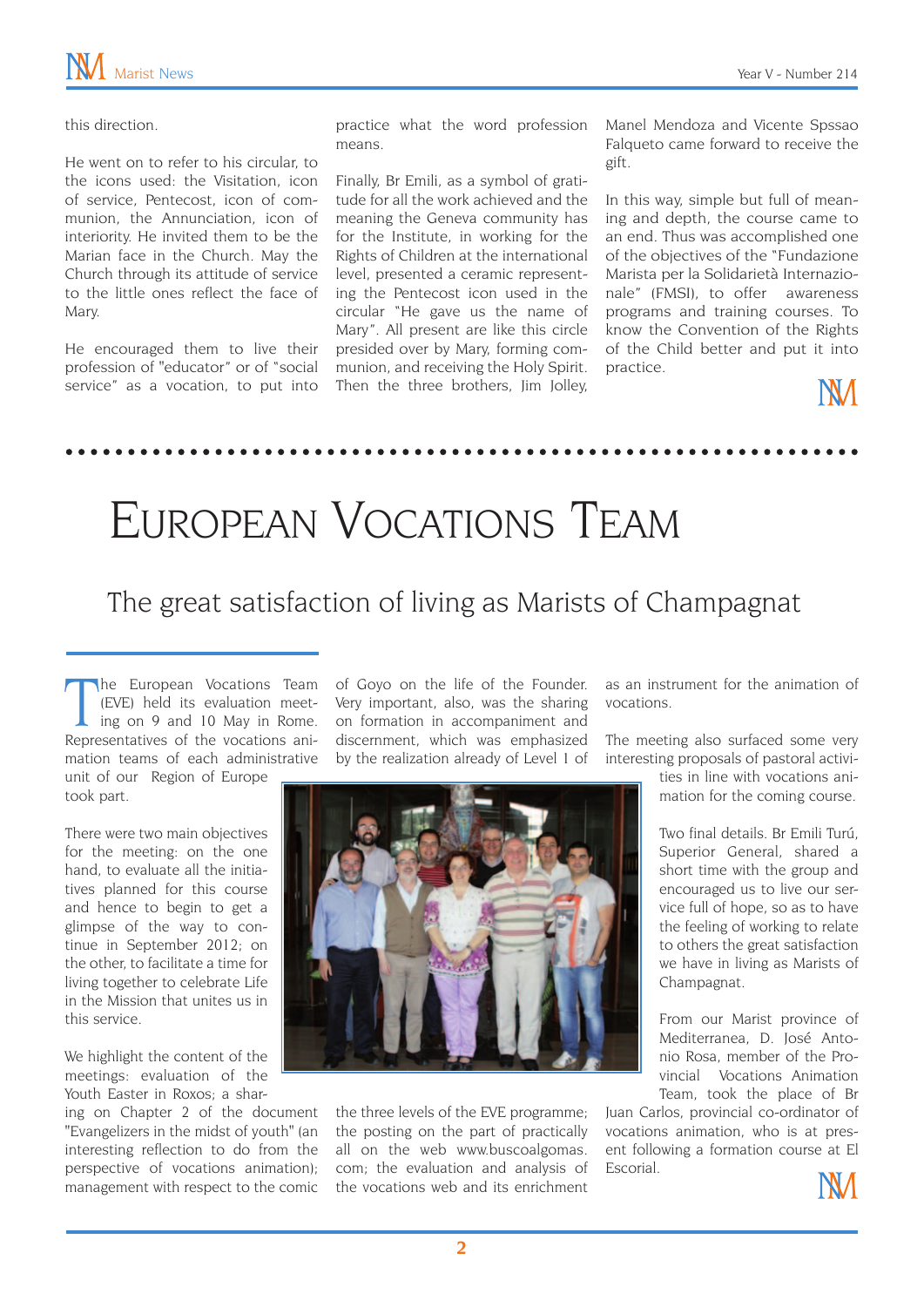# 10 years on the road of the MARIST COMMUNITIES OF CUBA

### Intercommunity meeting Habana-Cienfuegos

On the occasion of the visit of<br>Br Provincial and his Council to<br>the Brothers of Cuba on 7 May,<br>we came together for a sharing on our Br Provincial and his Council to we came together for a sharing on our Marist presence in this land. The meeting had been prepared for by a document describing our journey over the last 10 years. Sharing on the historical precedents, national and ecclesial context, current presence of Marist life, the profile of the brother, Marist community and mission in Cuba, reflection on our poverty as religious, vocations ministry and Marist formation.

We were able to note the mysterious and efficacious action of God in the history of our journeying in Cuba since 8 August 2001, at the service of the Cuban Church and people. Our desire is to continue to spread the Good News of Jesus and his message of the Reign of God from a perspective of littleness and humility, but full of hope.

Numerous are the challenges we have to face but we hope that Jesus, Master



of Life and History, will continue to be our companion on the journey.

May Mary of the « Caridad del Cobre », patroness of the Cuban people, continue to encourage our march ; she is the one who will continue to be our ordinary resource.



Chosen the name of our new province

If s with great pleasure we announce that the name of our new province is the Province of Australia. The New Province Facilitation Group was grateful to receive the many submissions and indications of preferences which whe is with great pleasure we announce that the name of our new province is the Province of Australia. The New Provsubmissions and indications of preferences which where fed to the Sydney and Melbourne Provincial Councils and in turn to the Superior General and his Council. Being 'named'

will certainly help us on our planning efforts on the journey towards the inauguration of the Province at the end of this year. There'll be celebrations in the cities of Brisbane, Sydney and Melbourne to give thanks for and mark the end of the Melbourne and Sydney Provinces as we have known them.